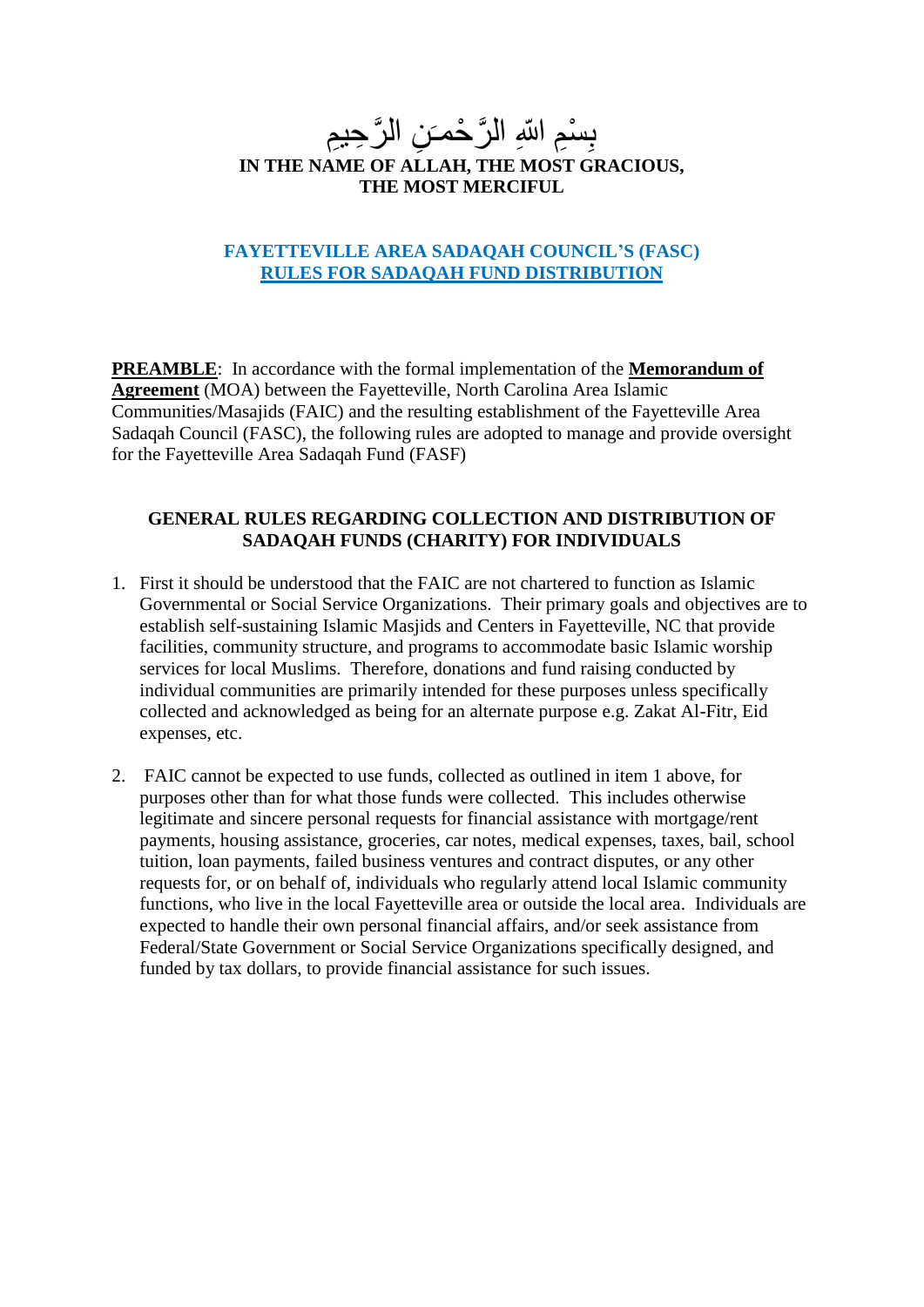3. At-Tauba (The Repentance)



 9:60 **(Y. Ali)** Alms are for the poor and the needy, and those employed to administer the (funds); for those whose hearts have been (recently) reconciled (to Truth); for those in bondage and in debt; in the cause of Allah. and for the wayfarer: (thus is it) ordained by Allah, and Allah is full of knowledge and wisdom.

Notwithstanding Items 1 and 2 above, the FAIC recognize that from time to time it may be necessary to consider providing **limited** financial assistance for individuals or families that are experiencing occasional financial difficulties. For that reason, the FASC and the FASF has been established to consider providing limited financial assistance for families and individuals in need.

#### Al-Isra (The Journey by Night) وَآتِ ذَا الْقُرْبَى حَقَّهُ وَالْمِسْكِينَ وَابْنَ السَّبِيلِ وَلاَ تُبَذِّرْ نَبْذِيرًا ر<br>أ ْس و<br>مم اءِ • دا ْس  $(17:26)$

 17:26 **(Y. Ali)** And render to the kindred their due rights, as (also) to those in want, and to the wayfarer: But squander not (your wealth) in the manner of a spendthrift.

Al-Isra (The Journey by Night)

وَلاَ تَجْعَلْ يَدَكَ مَغْلُولَةً إِلَى عُنُقِكَ وَلاَ تَبْسُطْهَا كُلَّ الْبَسْطِ ْس ر<br>⊔ ر<br>سا ر<br>ک ِب ر<br>ا فَتَقْعُدَ مَلُومًا مَّحْسُورًا (17:29 ر<br>ا ا<br>با

 17:29 **(Y. Ali)** Make not your hand tied to your neck, nor stretch it forth to its utmost reach, so that you become blameworthy and destitute.

This FASC General Rule is intended to define and clarify the rules to occasionally provide individual financial assistance as well as to establish administrative procedures for such requests. Therefore, the following guidelines are hereby established:

- a. All requests for financial assistance must be in writing and must provide the background and supporting documentation outlined in the Attachment to this Rule. Requests by individuals who are not willing to provide basic background and supporting documentation will not be considered.
- b. Requests by single mothers with children, the disabled, and the recently unemployed, will be given higher consideration and priority. Requests for family assistance should only be submitted by the designated Head of the Household.
- c. **All** FASC members must be made aware of **all** sadaqah requests regardless of the amount. Sadaqah requests for \$200 or less may be approved by a simple majority vote of the FASC voting members. However, no more than \$600 total for all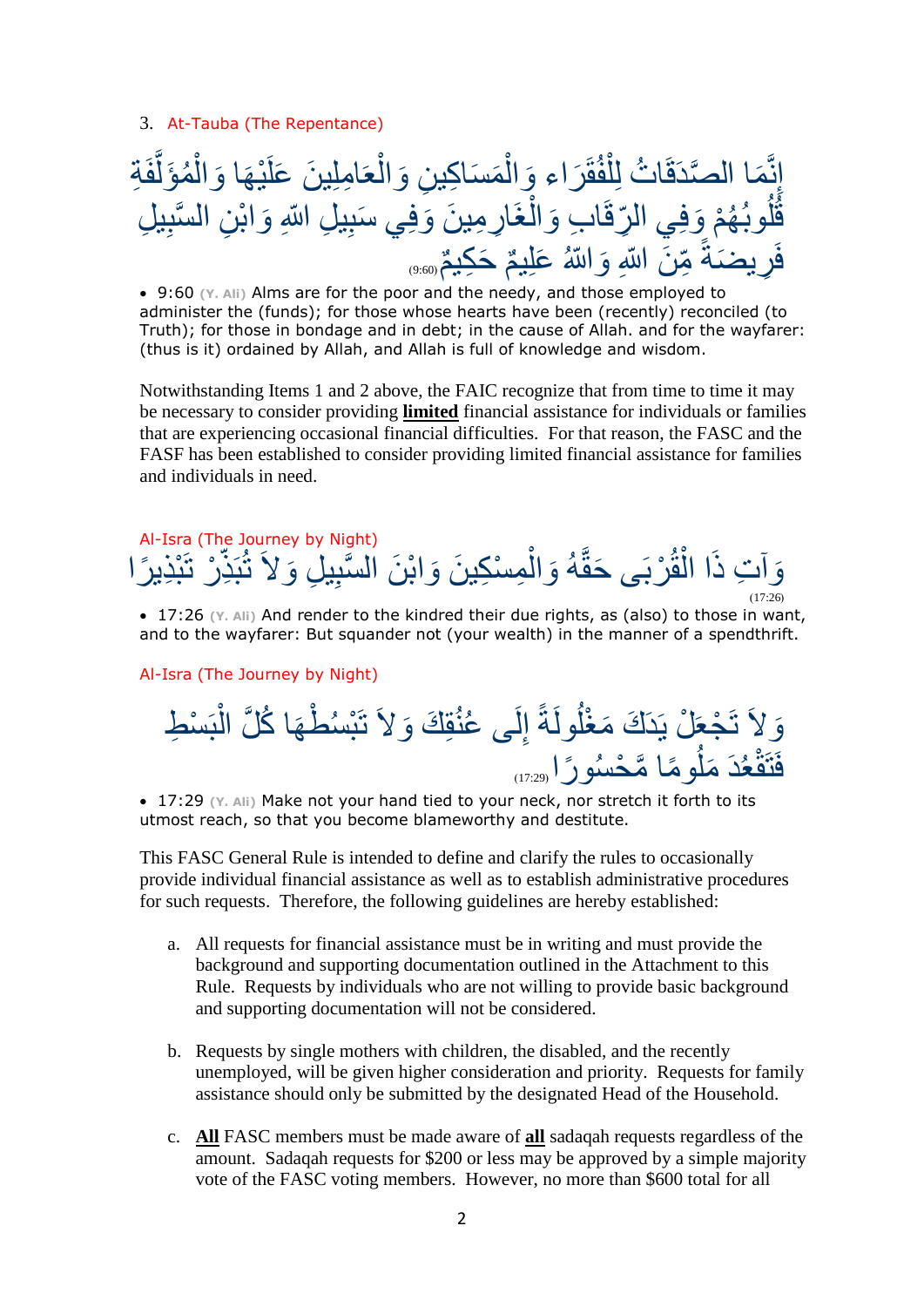requests may be distributed during any calendar month using a simple majority vote procedure.

- d. Sadaqah requests that exceed \$200 per request (or \$600 per calendar month) will only be approved based on a unanimous vote from all FASC representatives. The FASC so assembled can consider and approve a maximum one-time payment from the FASF not to exceed \$400.00 per individual request (or \$1,200 per calendar month).
- e. Instead of, or in addition to, the \$400.00 maximum FASF payment, the FASC can authorize a call for a special fund raising effort directly from its member communities during Jumu'ah, or other events, specifically for an individual Sadaqah request. The only means by which the FASC will authorize any Sadaqah payment greater than \$400.00 is through such direct special community fund raising efforts. However, under no circumstances will the FASC authorize individual Sadaqah payments, from the FASF, for amounts or assistance greater than \$400.00 per request.
- f. Except for extremely unique and severe situations, and regardless of the amount of any previous payment, the FIC will not consider more than one request from any individual/family during any three month period.
- g. As a general rule, Sadaqah requests should only be presented by, or on behalf of individuals who regularly attend one of the FAIC. In rare cases requests may be considered by, or on behalf of individuals who live in, and regularly attend other non-FAIC Masajids in the Fayetteville, NC metropolitan area or on behalf of bona fide stranded travellers. Otherwise, requests by, or on behalf of individuals living outside the Fayetteville area will generally not be considered.

**NOTE**: This **FASC RULE FOR SADAQAH FUNDS DISTRIBUTION** is established and implemented in accordance with the approved procedures outlined in the above-referenced MOA between the FAIC.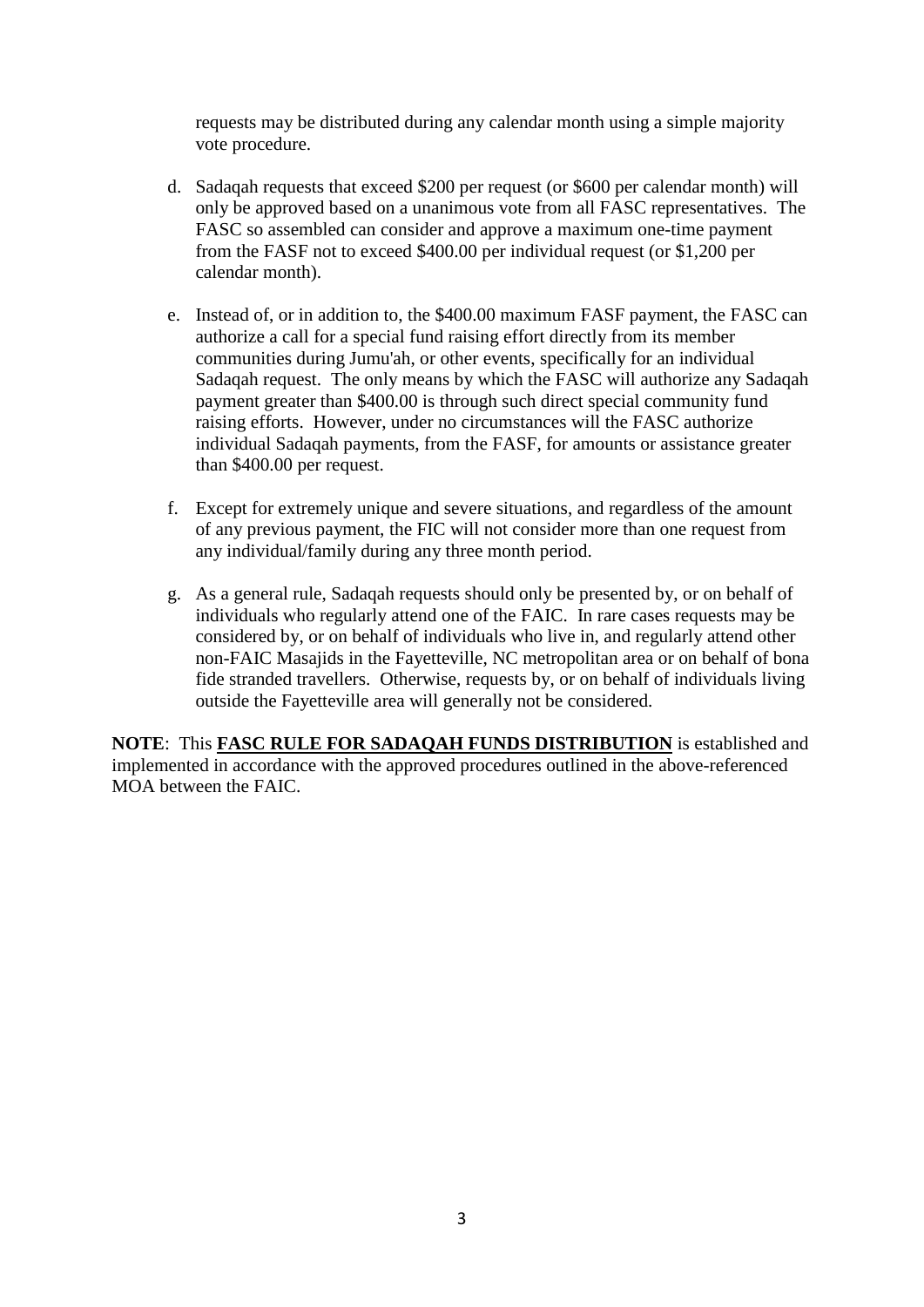# بِسْمِ اللّهِ الرَّ حْمـَنِ الرَّ حِبمِ<br>سَمَسَمَعَ بِسَبِبِ بِبِرِيْرِ مِمَ سَبَب **IN THE NAME OF ALLAH, THE MOST GRACIOUS, THE MOST MERCIFUL**

## **FAYETTEVILLE AREA ISLAMIC COMMUNITIES' (FAIC)**

## **REQUEST FOR ONE-TIME INDIVIDUAL FINANCIAL ASSISTANCE**

|  | 1. I, $\blacksquare$                                        |  | (Full Legal Name) hereby request a one-time charitable |
|--|-------------------------------------------------------------|--|--------------------------------------------------------|
|  | financial assistance payment from FAIC in the amount of \$_ |  |                                                        |
|  |                                                             |  |                                                        |

- 2. Personal Contact Information:
	- a. Address: \_\_\_\_\_\_\_\_\_\_\_\_\_\_\_\_\_\_\_\_\_\_\_\_\_\_\_\_\_\_\_\_\_\_\_\_\_
	- b. Telephone: \_\_\_\_\_\_\_\_\_\_\_\_\_\_\_\_\_\_\_\_\_\_\_\_\_\_\_\_\_\_\_\_\_\_\_
	- c. Email: d. Employed by:
- 3. I am single/married. Number/ages of family members for which responsible:
- \_\_\_\_\_\_\_\_\_\_\_\_\_\_\_\_\_\_\_\_\_\_\_\_\_\_\_\_\_\_\_\_\_\_\_\_\_\_\_\_\_\_\_\_\_\_\_\_\_\_\_\_\_\_\_\_\_\_\_\_\_\_ 4. I/We regularly attend a FAIC (Yes/No). Or I/We regularly attend the following other local Masiid:
- 5. The following FAIC or other Masjid individuals know me and can serve as my references a.  $\Box$  (Name & Telephone Number)
	- b. \_\_\_\_\_\_\_\_\_\_\_\_\_\_\_\_\_\_\_\_\_\_\_\_\_\_\_\_\_\_\_\_\_(Name & Telephone Number)
- 6. In addition to FAIC, I am also seeking financial assistance at this time from:

 $\Box$  in the amount of  $\Diamond$ 

7. If approved, the funds received from FAIC will be used for:

\_\_\_\_\_\_\_\_\_\_\_\_\_\_\_\_\_\_\_\_\_\_\_\_\_\_\_\_\_\_\_\_\_\_\_\_\_\_\_\_\_\_\_\_\_\_\_\_\_\_\_\_\_\_\_\_\_\_\_\_\_\_\_\_\_\_\_\_.

8. If this request is for assistance with a recurring/monthly bill, what is your get-well plan for dealing with this expense in the future? In other words, how do you plan to make your payment next month?

9. Check should be made out to: (Name of Individual or Company) \_\_\_\_\_\_\_\_\_\_\_\_\_\_\_\_

\_\_\_\_\_\_\_\_\_\_\_\_\_\_\_\_\_\_\_\_\_\_\_\_\_\_\_\_\_\_\_\_\_\_\_\_\_\_\_\_\_\_\_\_\_\_\_\_\_\_\_\_\_\_\_\_\_\_\_\_\_\_\_\_\_\_\_\_

\_\_\_\_\_\_\_\_\_\_\_\_\_\_\_\_\_\_\_\_\_\_\_\_\_\_\_\_\_\_\_\_\_\_\_\_\_\_\_\_\_\_\_\_\_\_\_\_\_\_\_\_\_\_\_\_\_\_\_\_\_\_\_\_\_\_\_\_

10. I understand that FAIC have limited funds for assisting with personal financial matters, and I have read/been advised about the time-period and dollar limits for which I can request financial assistance. I further understand that any amount I receive through this request is considered charity and I am under no legal or moral obligation to repay the amount received at any time now or in the future. However, should my financial situation improve significantly in the future, I will consider returning the amount I received from FAIC to the FAIC so that others who may be in need in the future may also benefit from this opportunity.

(Signature) (Date)

\_\_\_\_\_\_\_\_\_\_\_\_\_\_\_\_\_\_\_\_\_\_\_\_\_\_\_\_\_\_\_\_\_\_\_\_\_ \_\_\_\_\_\_\_\_\_\_\_\_\_\_\_\_\_\_\_